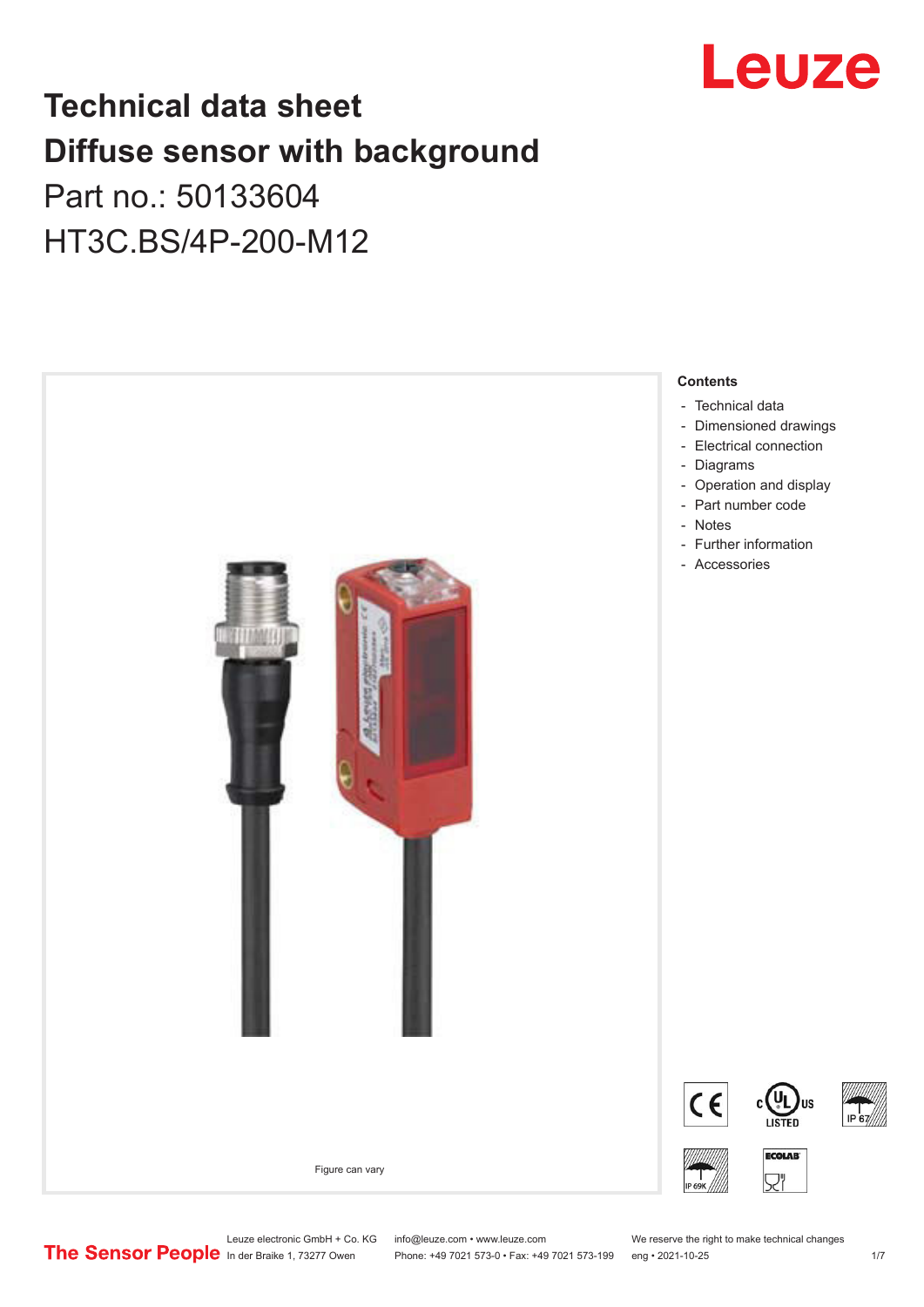ground suppression

## <span id="page-1-0"></span>**Technical data**

# Leuze

### **Basic data**

**Series** 3C **Operating principle** Diffuse reflection principle with back-

### **Application** Detection of small parts

**Special version**

**Special version** Small light spot (S)

### **Optical data**

| <b>Black-white error</b>        | $<$ 10% up to 100 mm                 |
|---------------------------------|--------------------------------------|
| <b>Operating range</b>          | Guaranteed operating range           |
| Operating range, white 90%      | $0.0050.2$ m                         |
| Operating range, gray 18%       | $0.010.15$ m                         |
| Operating range, black 6%       | $0.0150.12$ m                        |
| <b>Operating range limit</b>    | Typical operating range              |
| <b>Operating range limit</b>    | $0.0050.2$ m                         |
| <b>Adjustment range</b>         | $15200$ mm                           |
| Light source                    | LED, Red                             |
| Wavelength                      | 633 nm                               |
| <b>Transmitted-signal shape</b> | Pulsed                               |
| LED group                       | Exempt group (in acc. with EN 62471) |
|                                 |                                      |

### **Electrical data**

**Protective circuit** Polarity reversal protection

**Performance data Supply voltage U<sub>B</sub>** 

**Residual ripple Open-circuit current**  Short circuit protected

| 10  30 V, DC, Incl. residual ripple |
|-------------------------------------|
| 0  15 %, From $U_{\rm B}$           |
| $015$ mA                            |
|                                     |

#### **Outputs**

**Number of digital switching outputs** 2 Piece(s)

| Switching outputs        |                                   |
|--------------------------|-----------------------------------|
| Voltage type             | DC.                               |
| Switching current, max.  | $100 \text{ mA}$                  |
| <b>Switching voltage</b> | high: $\geq$ (U <sub>p</sub> -2V) |
|                          | Low: $\leq$ 2V                    |

| <b>Switching output 1</b>  |                     |
|----------------------------|---------------------|
| <b>Assignment</b>          | Connection 1, pin 4 |
| <b>Switching element</b>   | Transistor, PNP     |
| <b>Switching principle</b> | Light switching     |
|                            |                     |
| <b>Switching output 2</b>  |                     |
| <b>Assignment</b>          | Connection 1, pin 2 |
| <b>Switching element</b>   | Transistor, PNP     |
| <b>Switching principle</b> | Dark switching      |

### **Timing**

| <b>Switching frequency</b> | 1.000 Hz               |
|----------------------------|------------------------|
| <b>Response time</b>       | $0.5$ ms               |
| <b>Readiness delay</b>     | $300 \text{ ms}$       |
| Response jitter            | $166 \,\mathrm{\mu s}$ |

| <b>Connection 1</b>                 |                              |
|-------------------------------------|------------------------------|
| <b>Function</b>                     | Signal OUT                   |
|                                     | Voltage supply               |
| Type of connection                  | Cable with connector         |
| <b>Cable length</b>                 | 200 mm                       |
| <b>Sheathing material</b>           | <b>PUR</b>                   |
| Cable color                         | <b>Black</b>                 |
| Wire cross section                  | $0.2$ mm <sup>2</sup>        |
| <b>Thread size</b>                  | M <sub>12</sub>              |
| <b>Type</b>                         | Male                         |
| <b>Material</b>                     | Metal                        |
| No. of pins                         | 4-pin                        |
| Encoding                            | A-coded                      |
|                                     |                              |
| <b>Mechanical data</b>              |                              |
| Dimension (W x H x L)               | 11.4 mm x 34.2 mm x 18.3 mm  |
| <b>Housing material</b>             | <b>Plastic</b>               |
| <b>Plastic housing</b>              | PC-ABS                       |
| Lens cover material                 | Plastic / PMMA               |
| Net weight                          | 20 <sub>g</sub>              |
| <b>Housing color</b>                | Red                          |
| <b>Type of fastening</b>            | Two M3 threaded sleeves      |
|                                     | Via optional mounting device |
| <b>Compatibility of materials</b>   | <b>ECOLAB</b>                |
| <b>Operation and display</b>        |                              |
|                                     |                              |
| Type of display                     | LED                          |
| <b>Number of LEDs</b>               | 2 Piece(s)                   |
| <b>Operational controls</b>         | Multiturn potentiometer      |
| Function of the operational control | Range adjustment             |
| <b>Environmental data</b>           |                              |
|                                     |                              |
| Ambient temperature, operation      | $-4060 °C$<br>$-40$ 70 °C    |
| Ambient temperature, storage        |                              |
| <b>Certifications</b>               |                              |
| Degree of protection                | IP 67                        |
|                                     | <b>IP 69K</b>                |
| <b>Protection class</b>             | Ш                            |
| <b>Certifications</b>               | c UL US                      |
| <b>Standards applied</b>            | IEC 60947-5-2                |
| <b>Classification</b>               |                              |
| <b>Customs tariff number</b>        | 85365019                     |
| eCl@ss 5.1.4                        | 27270904                     |
|                                     | 27270904                     |
| eCl@ss 8.0                          | 27270904                     |
| eCl@ss 9.0                          | 27270904                     |
| eCl@ss 10.0                         | 27270904                     |
| eCl@ss 11.0<br><b>ETIM 5.0</b>      | EC002719                     |
| <b>ETIM 6.0</b>                     | EC002719                     |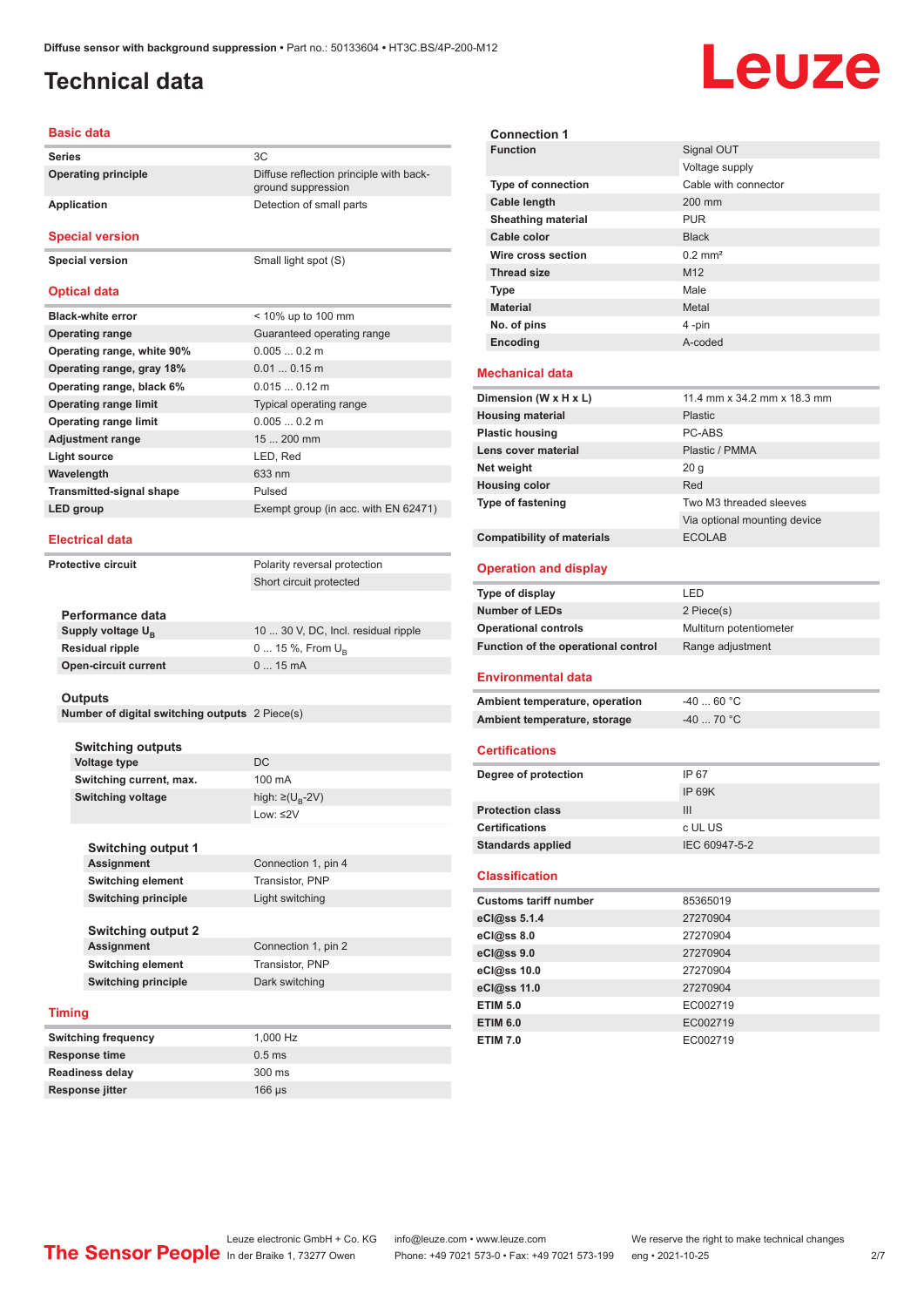## <span id="page-2-0"></span>**Dimensioned drawings**

Leuze

All dimensions in millimeters



- A Green LED
- B Yellow LED
- C Optical axis
- C1 Receiver C<sub>2</sub> Transmitter
- D Multiturn potentiometer
- E Mounting sleeve (standard)
- F Threaded sleeve (3C.B series)

## **Electrical connection**

### **Connection 1**

| <b>Function</b>           | Signal OUT<br>Voltage supply |
|---------------------------|------------------------------|
| <b>Type of connection</b> | Cable with connector         |
| Cable length              | 200 mm                       |
| <b>Sheathing material</b> | <b>PUR</b>                   |
| Cable color               | <b>Black</b>                 |
| Wire cross section        | $0.2$ mm <sup>2</sup>        |
| <b>Thread size</b>        | M12                          |
| <b>Type</b>               | Male                         |
| <b>Material</b>           | Metal                        |
| No. of pins               | $4$ -pin                     |
| Encoding                  | A-coded                      |

### **Pin Pin assignment**

|                           | V+               |
|---------------------------|------------------|
| $\overline{2}$            | OUT <sub>2</sub> |
| $\mathbf{\Omega}$<br>- 11 | <b>GND</b>       |
| $\overline{4}$            | OUT <sub>1</sub> |

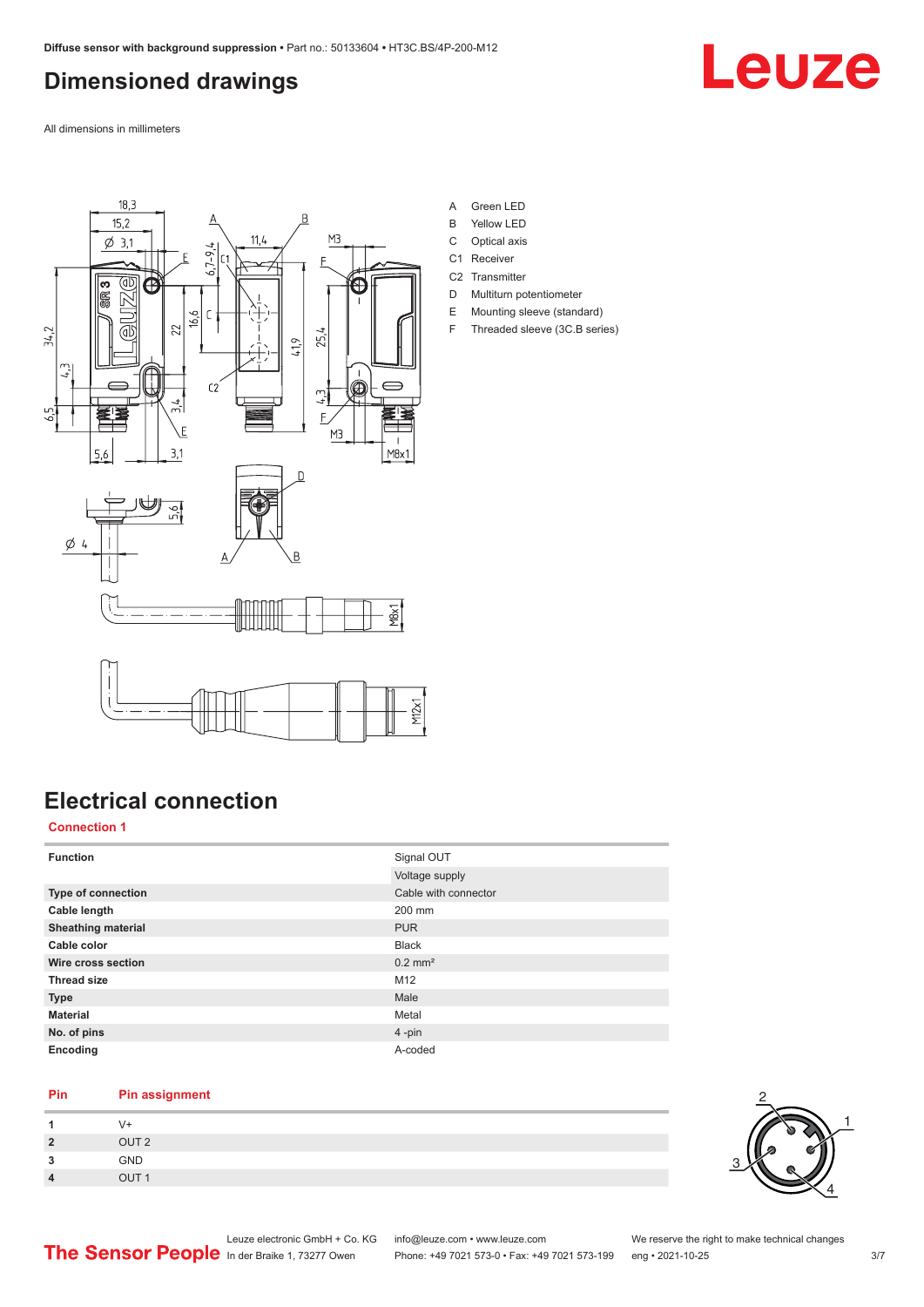## <span id="page-3-0"></span>**Diagrams**

## Typ. response behavior (white 90 %)



Typ. black/white behavior



## **Operation and display**

| <b>LED</b> | <b>Display</b>           | <b>Meaning</b>        |
|------------|--------------------------|-----------------------|
|            | Green, continuous light  | Operational readiness |
| C          | Yellow, continuous light | Object detected       |

y Misalignment [mm]

Leuze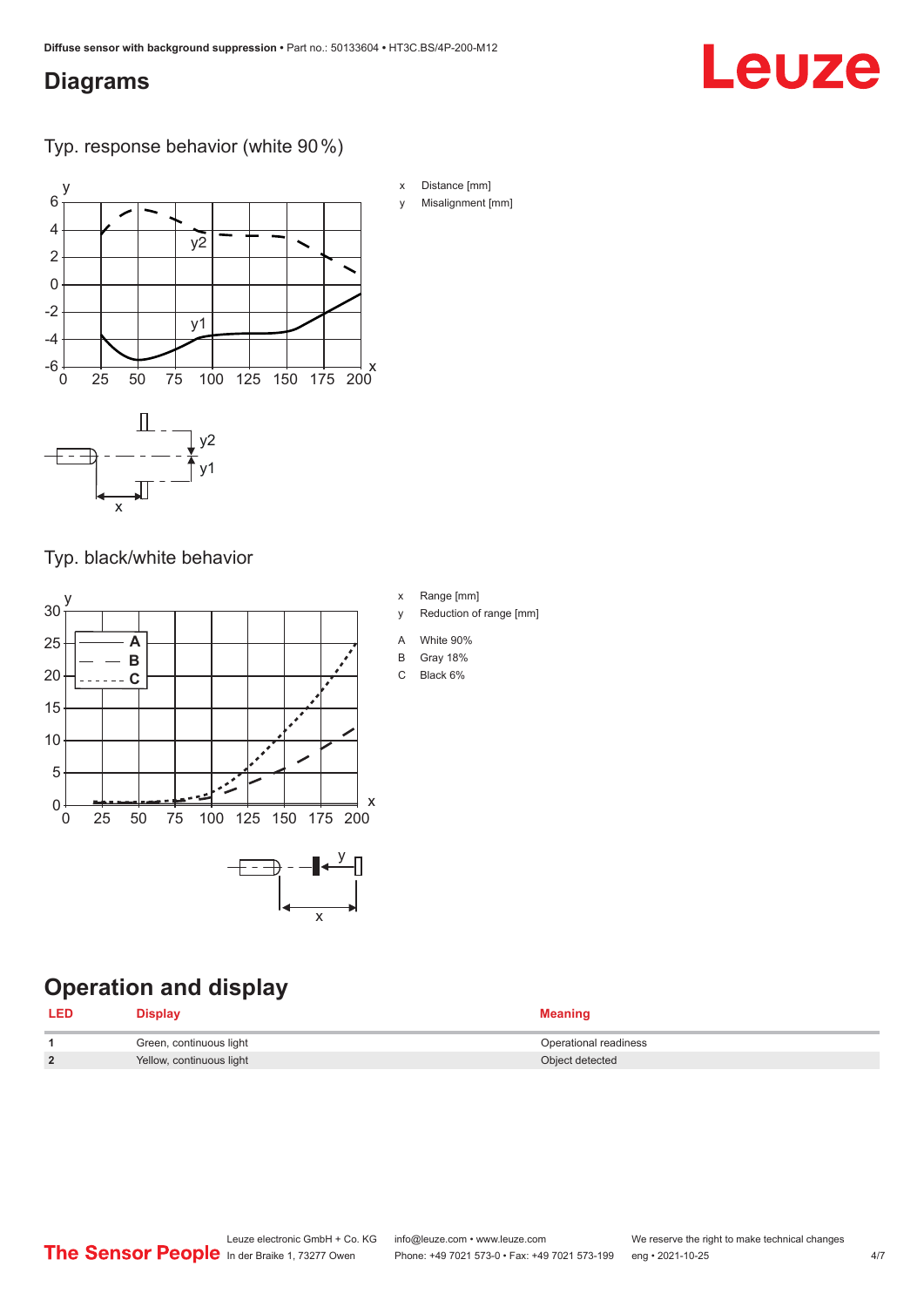## <span id="page-4-0"></span>**Part number code**

Leuze

Part designation: **AAA 3C d EE-f.GG H/i J-K**

| AAA3C | Operating principle / construction<br>HT3C: Diffuse reflection sensor with background suppression<br>LS3C: Throughbeam photoelectric sensor transmitter<br>LE3C: Throughbeam photoelectric sensor receiver<br>PRK3C: Retro-reflective photoelectric sensor with polarization filter                                                                                                                                                                                                                                                                                                                                 |
|-------|---------------------------------------------------------------------------------------------------------------------------------------------------------------------------------------------------------------------------------------------------------------------------------------------------------------------------------------------------------------------------------------------------------------------------------------------------------------------------------------------------------------------------------------------------------------------------------------------------------------------|
| d     | Light type<br>n/a: red light<br>I: infrared light                                                                                                                                                                                                                                                                                                                                                                                                                                                                                                                                                                   |
| EE    | Light source<br>n/a: LED<br>L1: laser class 1<br>L2: laser class 2                                                                                                                                                                                                                                                                                                                                                                                                                                                                                                                                                  |
| f     | Preset range (optional)<br>n/a: operating range acc. to data sheet<br>xxxF: Preset range [mm]                                                                                                                                                                                                                                                                                                                                                                                                                                                                                                                       |
| GG    | <b>Equipment</b><br>n/a: standard<br>A: Autocollimation principle (single lens) for positioning tasks<br>B: Housing model with two M3 threaded sleeves, brass<br>F: Permanently set range<br>L: Long light spot<br>S: small light spot<br>T: autocollimation principle (single lens) for highly transparent bottles without tracking<br>TT: autocollimation principle (single lens) for highly transparent bottles with tracking<br>V: V-optics<br>XL: Extra long light spot<br>X: extended model<br>HF: Suppression of HF illumination (LED)                                                                       |
| н     | Operating range adjustment<br>n/a with HT: range adjustable via 8-turn potentiometer<br>n/a with retro-reflective photoelectric sensors (PRK): operating range not adjustable<br>1: 270° potentiometer<br>3: teach-in via button<br>6: auto-teach                                                                                                                                                                                                                                                                                                                                                                   |
| i.    | Switching output/function OUT 1/IN: Pin 4 or black conductor<br>2: NPN transistor output, light switching<br>N: NPN transistor output, dark switching<br>4: PNP transistor output, light switching<br>P: PNP transistor output, dark switching<br>6: push-pull switching output, PNP light switching, NPN dark switching<br>G: Push-pull switching output, PNP dark switching, NPN light switching<br>L: IO-Link interface (SIO mode: PNP light switching, NPN dark switching)<br>8: activation input (activation with high signal)<br>X: pin not used<br>1: IO-Link / light switching (NPN) / dark switching (PNP) |
| J     | Switching output / function OUT 2/IN: pin 2 or white conductor<br>2: NPN transistor output, light switching<br>N: NPN transistor output, dark switching<br>4: PNP transistor output, light switching<br>P: PNP transistor output, dark switching<br>6: push-pull switching output, PNP light switching, NPN dark switching<br>G: Push-pull switching output, PNP dark switching, NPN light switching<br>W: warning output<br>X: pin not used<br>8: activation input (activation with high signal)<br>9: deactivation input (deactivation with high signal)<br>T: teach-in via cable                                 |
| κ     | <b>Electrical connection</b><br>n/a: cable, standard length 2000 mm, 4-wire<br>5000: cable, standard length 5000 mm, 4-wire<br>M8: M8 connector, 4-pin (plug)<br>M8.3: M8 connector, 3-pin (plug)<br>200-M8: cable, length 200 mm with M8 connector, 4-pin, axial (plug)<br>200-M8.3: cable, length 200 mm with M8 connector, 3-pin, axial (plug)<br>200-M12: cable, length 200 mm with M12 connector, 4-pin, axial (plug)                                                                                                                                                                                          |

### **Note**

 $\%$  A list with all available device types can be found on the Leuze website at www.leuze.com.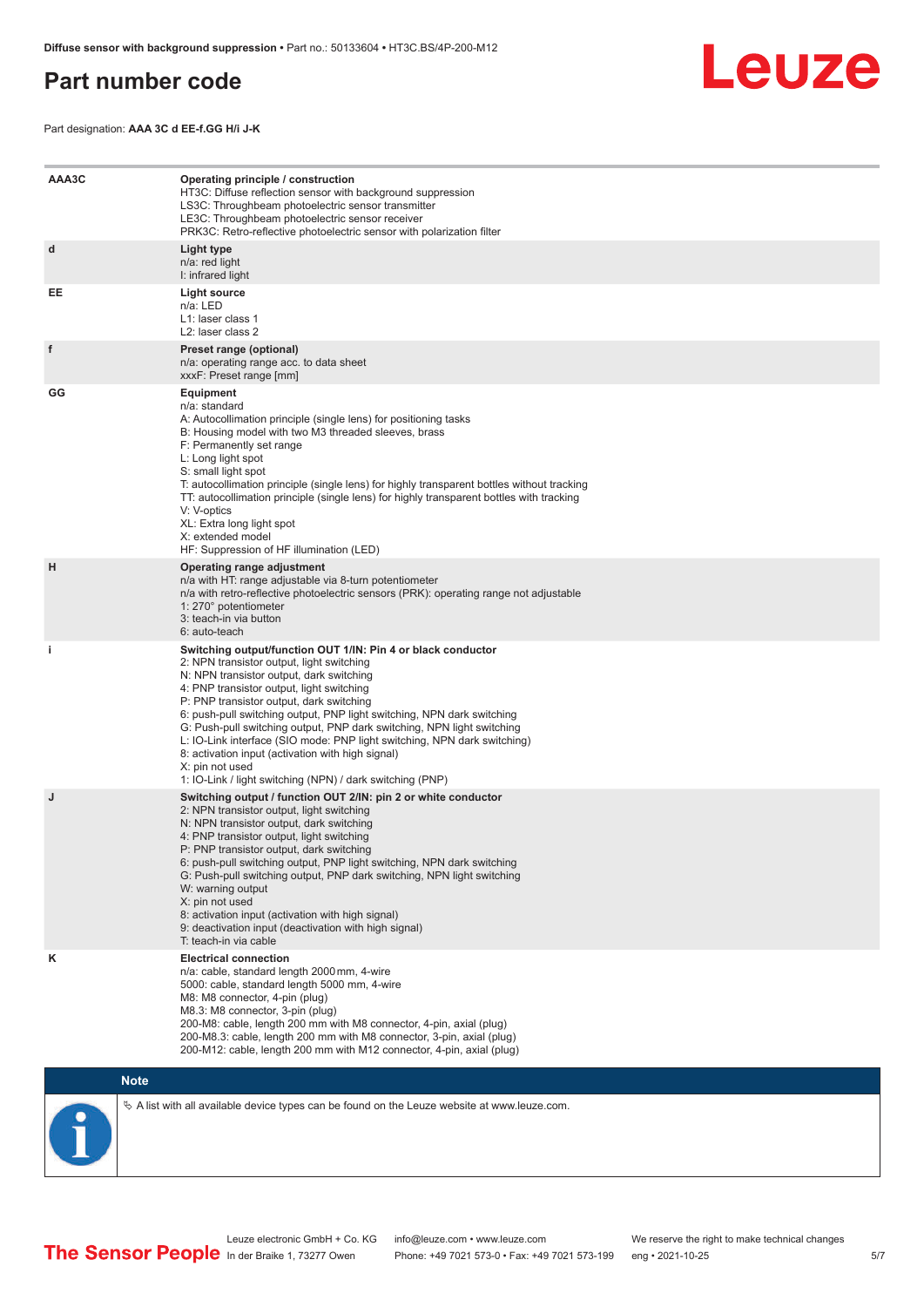## <span id="page-5-0"></span>**Notes**



### **Observe intended use!**

 $\%$  This product is not a safety sensor and is not intended as personnel protection.

 $\ddot{\phi}$  The product may only be put into operation by competent persons.

 $\%$  Only use the product in accordance with its intended use.



**For UL applications:**

ª For UL applications, use is only permitted in Class 2 circuits in accordance with the NEC (National Electric Code).

ª These proximity switches shall be used with UL Listed Cable assemblies rated 30V, 0.5A min, in the field installation, or equivalent (categories: CYJV/ CYJV7 or PVVA/PVVA7)

## **Further information**

- Light source: Average life expectancy 100,000 h at an ambient temperature of 25 °C
- Response time: For short decay times, an ohmic load of approx. 5 kOhm is recommended
- Sum of the output currents for both outputs, 50 mA for ambient temperatures > 40 °C

## **Accessories**

### Connection technology - Connection cables

|   | Part no. | <b>Designation</b>     | <b>Article</b>   | <b>Description</b>                                                                                                                                          |
|---|----------|------------------------|------------------|-------------------------------------------------------------------------------------------------------------------------------------------------------------|
|   | 50130652 | KD U-M12-4A-V1-<br>050 | Connection cable | Connection 1: Connector, M12, Axial, Female, A-coded, 4-pin<br>Connection 2: Open end                                                                       |
| œ |          |                        |                  | Shielded: No<br>Cable length: 5,000 mm<br>Sheathing material: PVC                                                                                           |
|   | 50130690 | KD U-M12-4W-V1-<br>050 | Connection cable | Connection 1: Connector, M12, Angled, Female, A-coded, 4-pin<br>Connection 2: Open end<br>Shielded: No<br>Cable length: 5,000 mm<br>Sheathing material: PVC |
|   |          |                        |                  |                                                                                                                                                             |

## Mounting technology - Mounting brackets

|            | Part no. | <b>Designation</b> | <b>Article</b>  | <b>Description</b>                                                                                                                           |
|------------|----------|--------------------|-----------------|----------------------------------------------------------------------------------------------------------------------------------------------|
| <b>SEP</b> | 50139831 | <b>BT 205M</b>     | Mounting device | Fastening, at system: Durchgangsbefestigung<br>Mounting bracket, at device: schraubbar<br>Type of mounting device: starr<br>Material: Metall |

Leuze